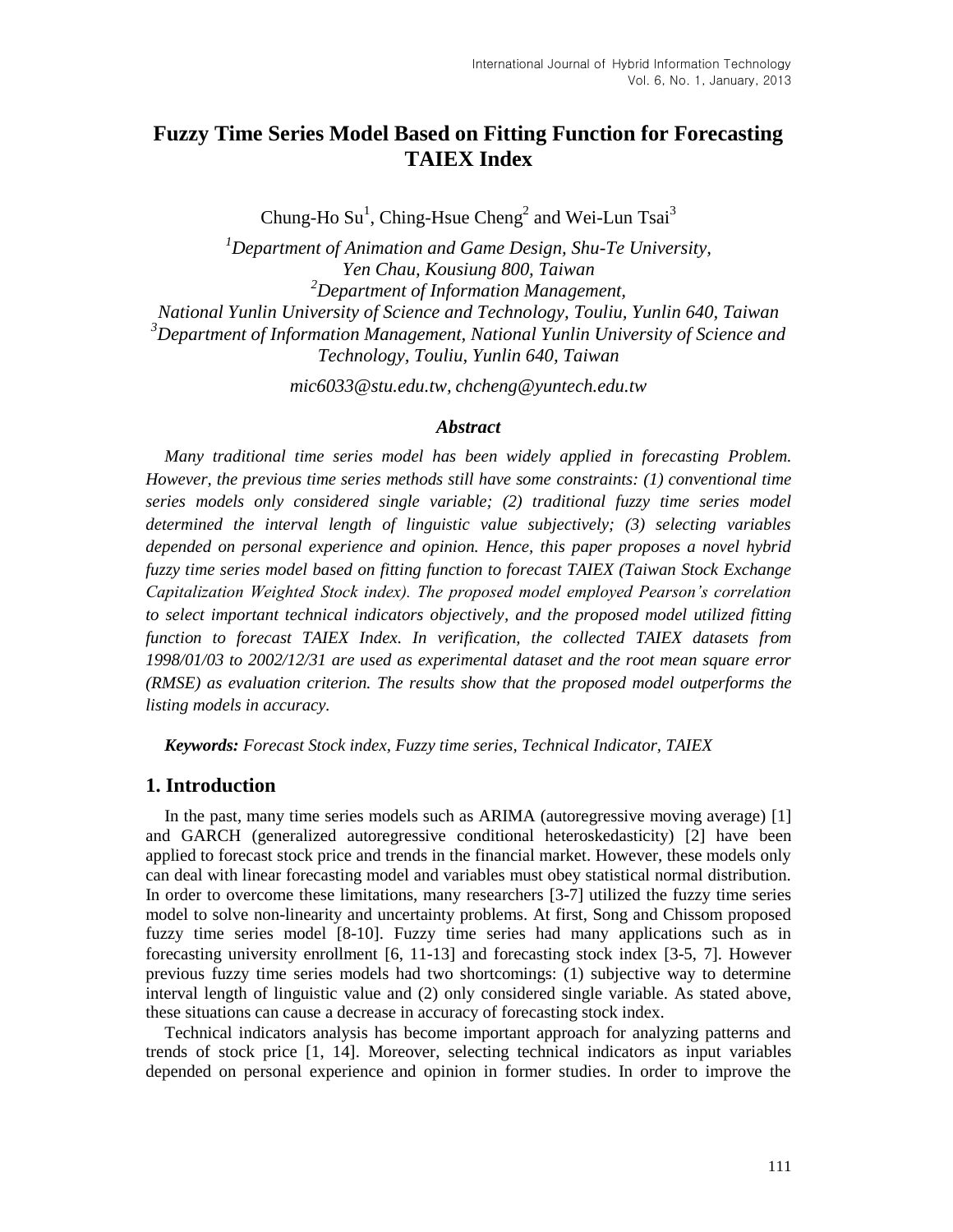drawback of selecting variables subjectively, this study utilized Pearson correlation [20] to select two important factors. In contribution of model, this study utilized objective technique to automatically determine the lower bound and upper bound of discourse of universe [15]. Furthermore, this study used the spread-partition algorithm to determine linguistic intervals objectively [15]. The proposed model can provide to investors for determining timing on buying and selling stock.

The rest of this paper is organized, as follows: Section 2 introduces the related works; Section 3 demonstrates the proposed model and algorithm; Section 4 evaluates the performance of the proposed model. Finally, the conclusion and future work are discussed in Section 5.

# **2. Related Works**

This section introduces some important literatures, which includes fuzzy set, fuzzy time series, and technical analysis.

### **2.1. Fuzzy Set**

Traditionally, it is difficult to solve uncertainty problem with binary logic. However, Zadeh [16] introduced the fuzzy set theory which can be used in a wide range of domains in which information is incomplete or imprecise. The membership in a fuzzy set is not a matter of affirmation or denial (crisp sets), but rather a matter of a degree. In crisp sets, the transition for an element in the universe between membership and nonmembership in a given set is abrupt and well defined (said to be "crisp"). That is, the element cannot be partially belonged to a crisp set. Let  $U$  be the universe of discourse. A crisp set  $\hat{A}$  in U can be described as [25]

$$
\mu_A(x) = \begin{cases} 1, & \text{if } x \in A \\ 0, & \text{if } x \notin A \end{cases} \tag{1}
$$

where  $\mu_A(x)$ ,  $\forall x \in U$  maps an element x in the universe of discourse U to either zero or one.

Define U as the universe of discourse, where  $U = \{u_1, u_2, ..., u_n\}$ . The fuzzy set  $\tilde{A}$  can be expressed as

$$
\tilde{A} = \sum_{i=1}^{n} \mu_{\tilde{A}}(u_i) / u_i = \mu_{\tilde{A}}(u_1) / u_1 + \mu_{\tilde{A}}(u_2) / u_2 + \dots + \mu_{\tilde{A}}(u_n) / u_n \tag{2}
$$

where the symbol "+" denotes the union operator, and "/" denotes the separator.

Define two fuzzy sets,  $\tilde{A}$  and  $\tilde{B}$ , on the universe of discourse U. For a given element x of the universe, the three set-theoretic operations are as follows  $[25]$ :

Intersection:

$$
\mu_{\tilde{A}\cap\tilde{B}}(x) = \mu_{\tilde{A}}(x) \cap \mu_{\tilde{B}}(x), \qquad \forall x \in U
$$
\n(3)

Union:

$$
\mu_{\tilde{A}\cup\tilde{B}}(x) = \mu_{\tilde{A}}(x) \cup \mu_{\tilde{B}}(x), \qquad \forall x \in U \tag{4}
$$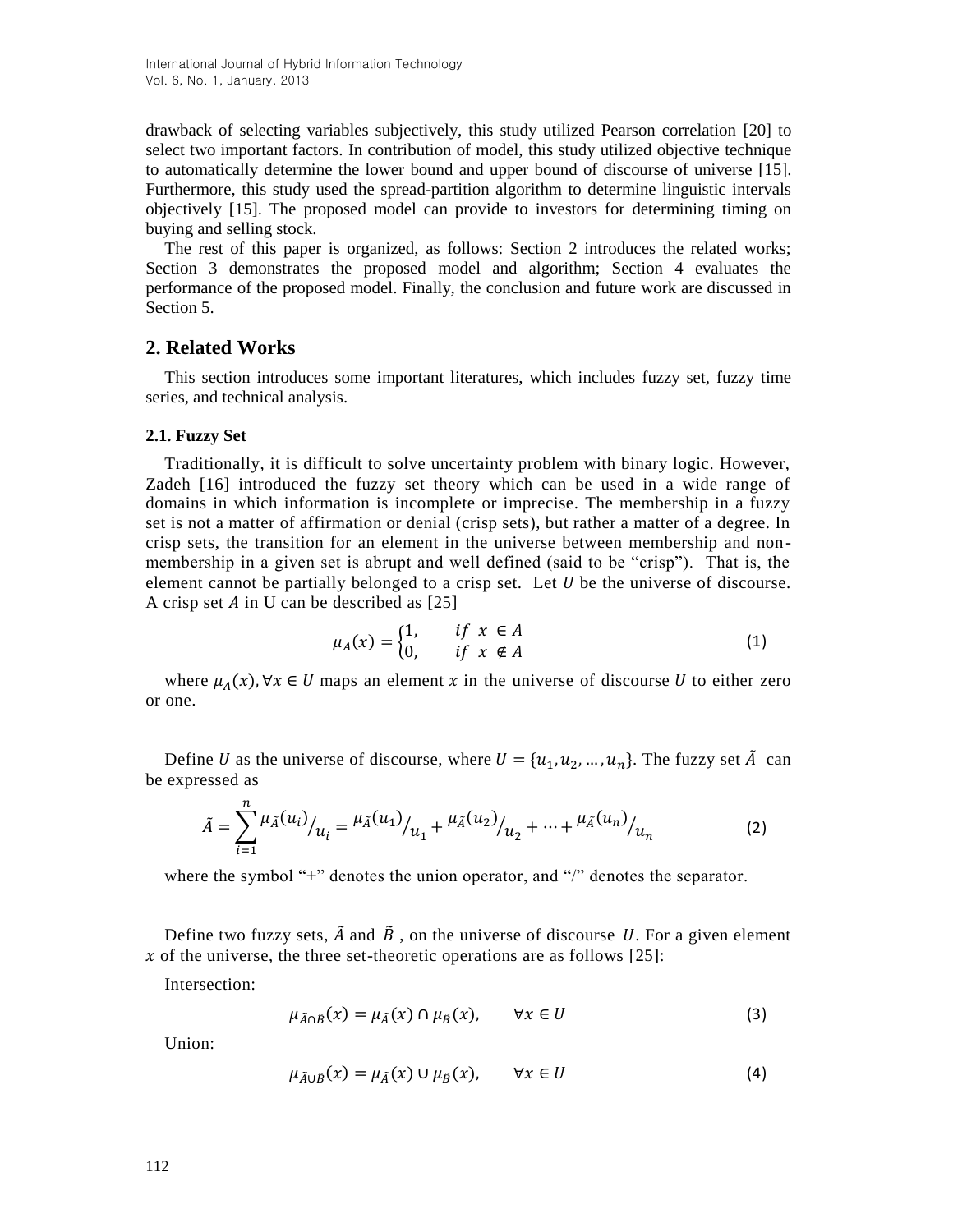Complement

$$
\mu_{\tilde{A}}(x) = 1 - \mu_{\tilde{A}}(x), \qquad \forall x \in U \tag{5}
$$

#### **2.2. Fuzzy Time Series**

If there exists a fuzzy relationship  $R(t - 1, t)$ , the relationship can be expressed as  $F(t) = F(t-1) \times R(t-1, t)$ , where  $R(t, t-1)$  represents a fuzzy relationship between  $F(t)$  and  $F(t-1)$ ,  $\times$  is an operator, the  $F(t)$ n is said to be caused by  $F(t-1)$ . When  $F(t - 1) = A_i$  and  $F(t) = A_i$ , the fuzzy logical relationship between  $F(t)$  and  $F(t-1)$  can be denoted as  $A_i \rightarrow A_j$ , where  $A_i$  and  $A_j$  are the left-hand side (LHS) and right-hand side (RHS) of the FLR.

Fuzzy theory [14] was developed to deal with problems involving linguistic terms. Song and Chissom [8-10] considered the application of this theory to define fuzzy timeseries model. They applied the model to forecast the enrollments of the University of Alabama. Further, a first-order time-invariant fuzzy time series model was proposed by Song and Chissom to forecast the enrollments and a step-by-step procedure is presented to develop and utilize the time-variant model [11].

The evaluated fuzzy time-series model which applied simplified arithmetic operations in forecasting algorithms rather than the complicated max-min composition operations was proposed by Chen [6]. In addition, Chen's method can generate more precise forecasting results than those of Song and Chissom [8]. Chen's method consists of the following major steps:

Step 1: Define the universe of discourse U.

Step 2: Divide U into several equal-length intervals.

Step 3: Define the fuzzy sets on U and fuzzify the historical data.

Step 4: Derive the fuzzy logical relationships based on the historical data.

Step 5: Classify the derived fuzzy logical relationships into groups.

Step 6: Utilize three defuzzification rules to calculate the forecasted values.

#### **2.3. Technical Analysis**

Technical analysis can be used to forecast price trends and trading signals on historical stock data. In particular, technical analysis evaluates the performance of securities by analyzing statistics generated from various marketing activities such as past prices and trading volumes [14]. A technical indicator consists in a formula that is normally applied to stock's prices and volumes [17]. From the previous studies, the technical indicators are collected and illustrated in Table 1.

Technical analysis explores internal market information and assumes that all the necessary factors are in the stock exchange information [18]. Technical analysis is one of the most popular methods in use by stock traders [1]. The general goal of technical analysis is to identify regularities in the time series of prices by extracting nonlinear patterns from noisy data [19].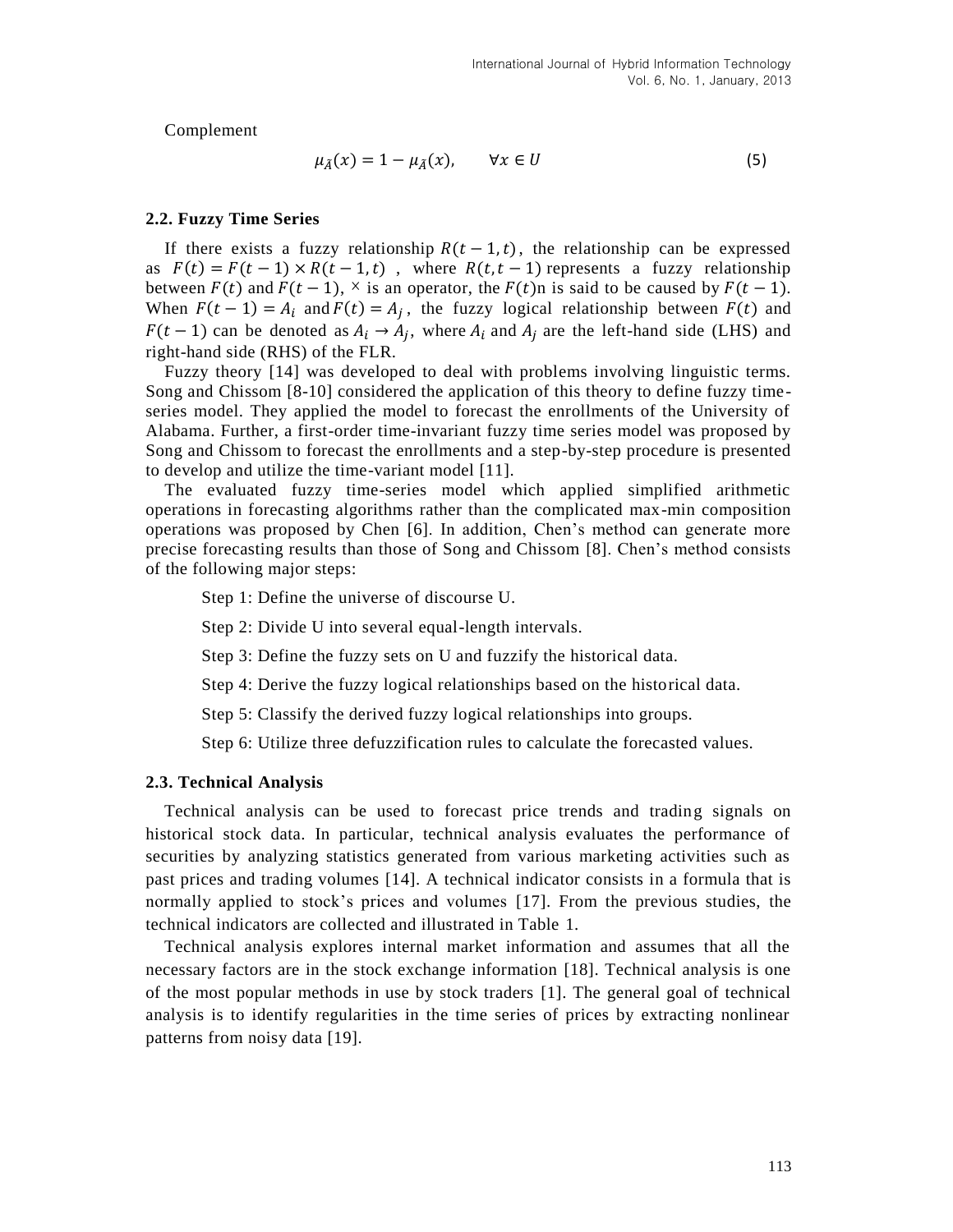| Indicator       | Explanation                                                                                                                                                                                                                                    |  |  |
|-----------------|------------------------------------------------------------------------------------------------------------------------------------------------------------------------------------------------------------------------------------------------|--|--|
| MA5             | MA5 (moving average for 5 days) = $\frac{p_c+p_{c-1}+\cdots+p_{c-i-1}}{i}$ , $i=5$ and $p_c$ is<br>the closing index of the current day [26]                                                                                                   |  |  |
| <b>MA10</b>     | MA10 (moving average for 10 days) = $\frac{p_c + p_{c-1} + \cdots + p_{c-i-1}}{i}$ , $i = 10$ and<br>$p_c$ is the closing index of the current day [26])                                                                                       |  |  |
| 5BIAS           | The difference between the closing value and MA5, which uses the<br>stock price nature of returning back to average price to analyze the<br>stock market [27]                                                                                  |  |  |
| 10BIAS          | The difference between the closing value and MA10, which uses<br>the stock price nature of returning back to average price to analyze<br>the stock market [27]                                                                                 |  |  |
| <b>RSI</b>      | RSI compares the magnitude of recent gains to recent losses in an<br>attempt to determine overbought and oversold conditions of an asset<br>$[27]$                                                                                             |  |  |
| 12PSY           | PSY12 (psychological line for 12 days) = $(D_{up12}/12) * 100$ , $D_{up12}$<br>means the number of days when price going up within 12 days [26]                                                                                                |  |  |
| 10WMS%R         | Williams %R is usually plotted using negative values. For the<br>purpose of analysis and discussion, simply ignore the negative<br>symbols. It is best to wait for the security's price to change direction<br>before placing your trades [27] |  |  |
| MACD9           | MACD shows the difference between a fast and slow exponential<br>moving average (EMA) of closing prices. Fast means a short-period<br>average, and slow means a long period one [27]                                                           |  |  |
| MO1             | $MO1(t) = price(t) - price(t - n), n = 1$ [28]                                                                                                                                                                                                 |  |  |
| MO <sub>2</sub> | $MO2(t) = price(t) - price(t - n), n = 2$ [28]                                                                                                                                                                                                 |  |  |
| <b>DIFN</b>     | $DIFF(t) = price(t) - NASDAQ(t)$ , NASDAQ stands for NASDAQ<br>Composite Index                                                                                                                                                                 |  |  |
| <b>DIFF</b>     | $DIFF(t) = price(t) - TAIFEX(t)$ ,<br><b>TAIFEX</b><br>for<br>stands<br>Taiwan<br><b>Futures Exchange</b>                                                                                                                                      |  |  |
| <b>DIFE</b>     | $DIFN(t) = price(t) - US Exchange\ rate(t)$                                                                                                                                                                                                    |  |  |

**Table 1. The Technical Indicators are Collected from the Previous Studies**

Murphy [23] summarizes the basis for technical analysis into the following three premises:

(1) Market action discounts everything

The assumption here is that the price action reflects the shifts in demand and supply which is the basis for all economic and fundamental analysis and everything that affects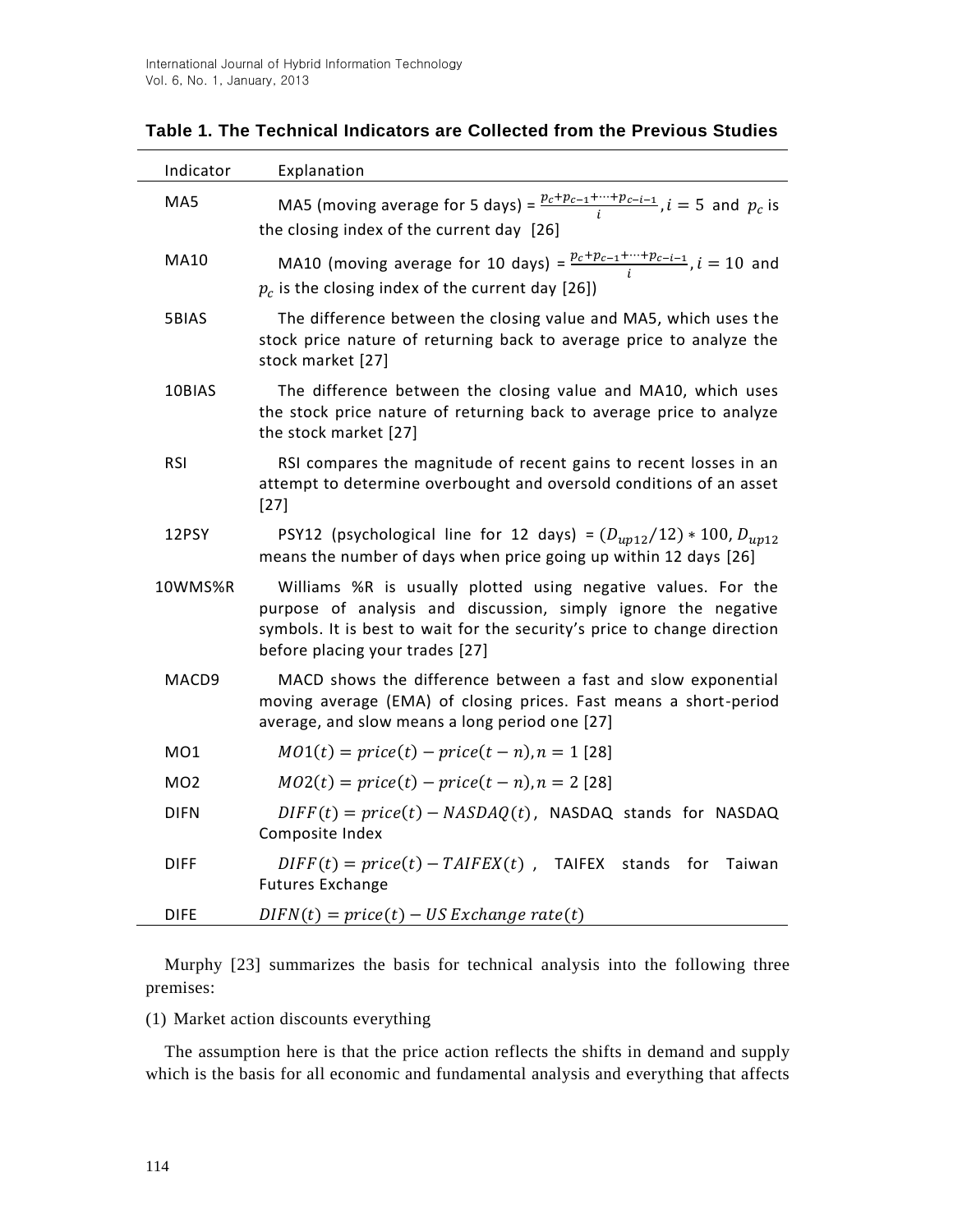the market price is ultimately reflected in the market price itself. Technical analysis does not concern itself in studying the reasons for the price action and focuses instead on the study of the price action itself.

(2) Prices move in trends.

This assumption is the foundation of almost all technical systems that try to identify trends and trading in the direction of the trend. The underlying premise is that a trend in motion is more likely to continue than to reverse.

(3) History repeats itself

This premise is derived from the study of human psychology which tends not to change over time. This view of behavior leads to the identification of chart patterns that are observed to recur over time, revealing traits of a bullish or a bearish market psychology.

The selection of technical and economic indicators to be used in the prediction system will depend on the following factors [24]:

- (1) Availability: The data must be easily obtained.
- (2) Sufficiency of the Historical Databases: There must be enough sample data for the machine learning and system testing process.
- (3) Correlation of the Indicators to the Price: The data should have some relevancy to the price of the security (whether it is lagging, leading, coincidental or noise).
- (4) Periodicity of the Data: The data must be available in a predictable frequency (daily, weekly, monthly, and annually).
- (5) Reliability of the Data: The fast changing pace of today's global financial world and the increased in financial market volatility has resulted in difficulty to obtain reliable economic data.

# **3. Proposed Method**

In the past, many investors and researchers focus on selecting important technical indicators for forecasting stock's price and trends. However, these technical indicators were based on their subjective experiences or opinions rather than on objective techniques. In order to gain confidence about selection of technical indicators, we must adopt other objective techniques. Hence, this study uses Pearson correlation to choose larger correlation coefficient among these technical indicators for forecasting stock's price and trends.

Many traditional time series model such as ARIMA (autoregressive moving average) and GARCH (generalized autoregressive conditional heteroskedasticity) have been used widely before. But these statistical models can't satisfy all assumption in different datasets, and they must obey the statistical distributions (Cheng et al., 2010). In some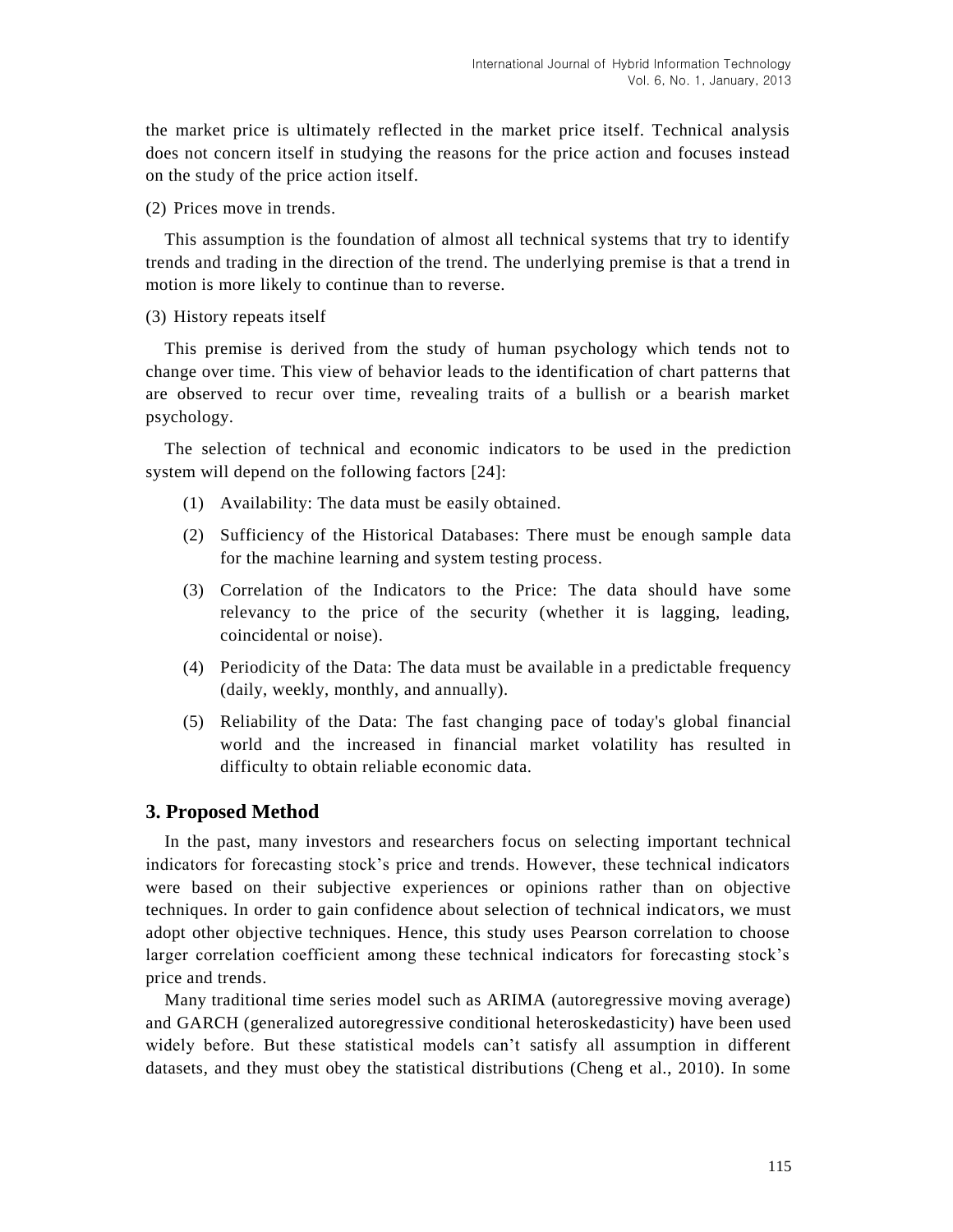cases, these methods can't forecast stock's price effectively, because stock price variation is nonlinear. Hence, this study uses fuzzy time series to forecast price of stock and employs Granular Spread Partition (GSP) to define and partition the universe of discourse.

In former studies, the most conventional time series forecast model considered only one variable to forecast stock's price and trends. Actually, there are more influential factors or technical indicators, such as economic indicators or financial ratios, could impact forecasting performance. Accordingly, this study proposed multi-factor model and objective technique to improve the shortcomings of the former studies.

In summary, there are main drawbacks about forecasting stock market in former studies as follows: (1) most researches about selecting important technical indicators depend on subjective experiences and opinions; (2) statistical models must satisfy assumptions about variables in data analysis; and (3) most time series models considered only one variable to forecast stock's price and trends. As a result, this study proposes a novel time series model to overcome above shortcomings.

From above reasons, this study proposed a novel fuzzy time series model. The process of proposed model is divided to three phases. At first phase, convert daily stock index into various technical indicators. Then, using bivariate correlation selected the two most important technical indicators. This study utilized fuzzy time series model to fuzzify the stock index, build fuzzy logical relationships, produce linguistics based on weight FLR, and defuzzify initial forecasts. At second phase, combined the transferred variables to build fuzzy time series model and trained adaptive parameters  $\alpha$ ,  $\beta$  and  $\gamma$ based on minimal RMSE. At final phase, we calculated performance of each model and compared with other models. The research processes of proposed model are shown in Figure 1.

## **Proposed Algorithm**

For introducing proposed model, this section proposes an algorithm to explain the proposed model. The proposed algorithm contains six steps, and each step is described stepby-step as follows:

**Step 1. Transform data into technical indicators:** This step transforms the five fundamental quantities (opening price, the highest price, the lowest price, closing price and volume) into technical indicators [18]such as moving average (MA), psychology line (PSY), relative strength index (RSI), BIAS, Williams Overbought/Oversold Index (WMS%R) , and so on. Besides, this study also considers other indicators such as the exchange rate for NT dollars to US dollars and momentum of stock price.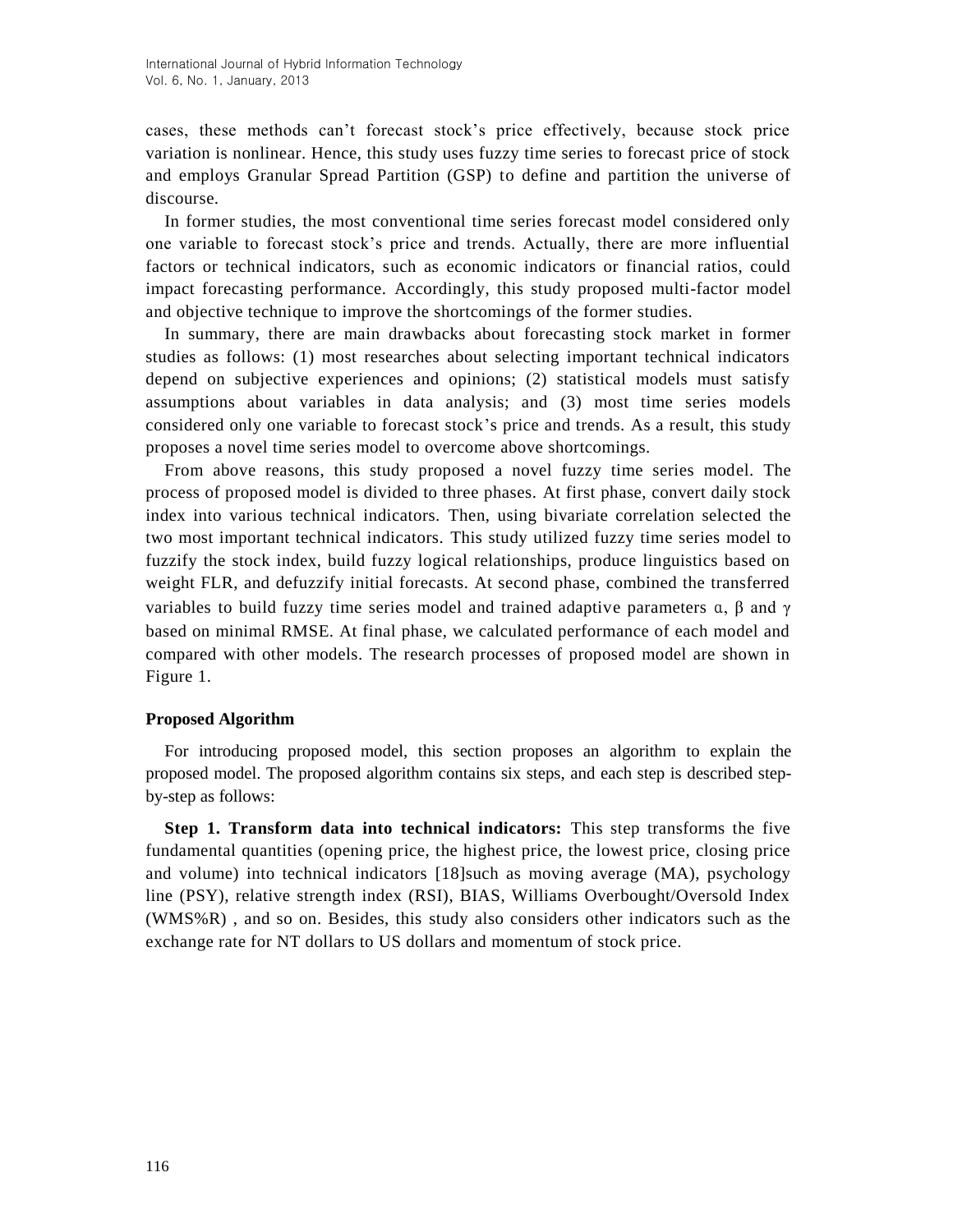

**Figure 1. Algorithm of Determining Lower Bound and Bound Automatically**

**Step 2. Select technical indicators:** After transforming data into technical indicators, this study calculates Pearson's correlation coefficient [20] of each technical indicator. The result stored in correlation matrix, and then this study selects the two important indicators from the correlation matrix.

**Step 3. Fuzzify observations and defuzzify initial forecasts:** This step contains six sub-steps:

**Step 3.1. Define the universe of discourse and determine the length of intervals automatically:** This step first defines the universe of discourse U, let  $U=[D \text{ low},D \text{ up}]$ , where  $D$  low and  $D$  up represent the lower bound and the upper bound of U, respectively. Then we use [1] to partition U into n equal intervals and the length is l of each interval as equation (6).

$$
l = \left(\frac{(D_{max} - D_{min})}{n} + \frac{(D_{max} - D_{min})}{n - 1}\right) / 2
$$
 (6)

where  $D_{min}$  and  $D_{max}$  are the minimum value and the maximum value of observation. According to the Miller's concept of limitation of humans on the capacity of processing information [21], this step partitions the universe of discourse into seven equal-length linguistic intervals. After determining the length of intervals, the lower bound  $(D_{low})$  of universe of discourse U and upper bound  $(D_{up})$  can be calculated.

**Step 3.2. Spread partitioning:** After determining upper bound, lower bound of universe of discourse,  $U = [D_{low}, D_{up}]$  and interval length, partition U into seven equal length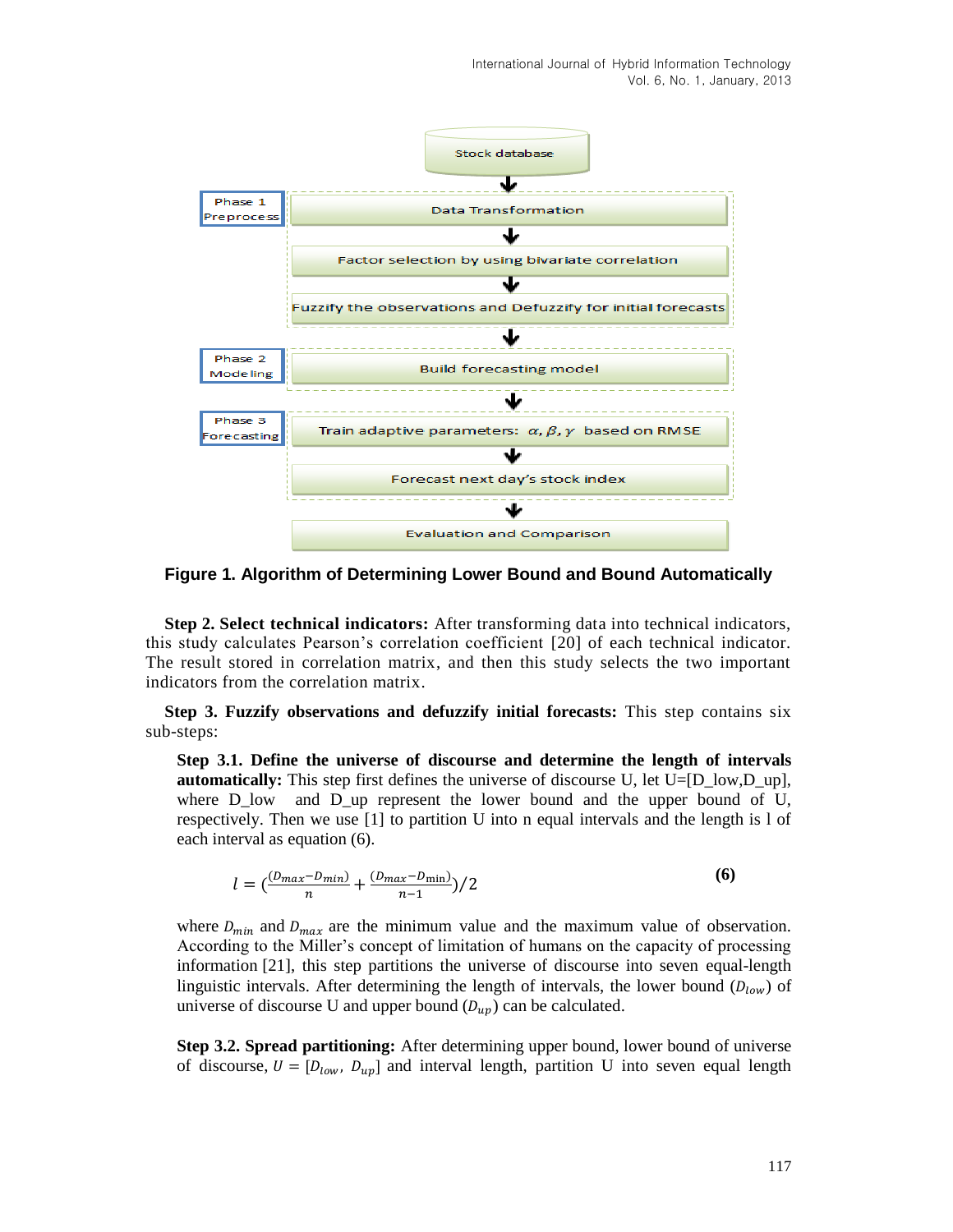intervals, u1, u2, …, and u7. Then this study uses Granular Spread Partition algorithm [1] to calculate the length of intervals under the given number of linguistic value.

#### **Step 3.3. Establish fuzzy sets and fuzzify the observations:**

**Step 3.3.1:** According to [3], each linguistic observation  $A_i$  can be defined by the intervals  $u_1, u_2, u_3, ..., u_b$ .  $A_i = f_{Ai}(u_1)/u_1 + f_{Ai}(u_2)/u_2 + ... + f_{Ai}(u_b)/u_b$ . Each  $A_i$  can be represented as  $A_i = \dots + 0/u_{i-2} + 0.5/u_{i-1} + 1/u_i + 0.5/u_{i+1} + 0/u_{i+2} + \dots$ 

**Step 3.3.2:** Find out the degree of each stock index in  $A_i$ . Each  $A_i$  can be mapped to a fuzzy set. A  $A_i$  is fuzzified to  $A_i$  if the maximal degree of membership of that  $A_i$  is in  $A_i$ .

**Step 3.4. Establish fuzzy logical relationship and groups:** Establish fuzzy logical relationships (FLR) between two consecutive linguistic values,  $A_i(t-1)$  and  $A_i(t)$ . Then, represent the relationship into a FLR such as  $A_i \rightarrow A_j$ . Group the FLRs with the same LHSs into an ordered FLR group. For example,  $A_i \rightarrow A_j$ ,  $A_i \rightarrow A_k$ ,  $A_i \rightarrow A_m$  can be group as  $A_i \rightarrow A_i$ ,  $A_k \rightarrow A_m$ . This group can be expressed by a fluctuation-type matrix which includes there trends: up trend, no change and down trend. And assume that the universe of discourse of stock index is divided into seven linguistic values. The FLRs are grouped into index fluctuation to which they belong to. For instance,  $A_1 \rightarrow A_2$ , will be grouped into the "Up-trend",  $A_1 \rightarrow A_1$  into the "No-change" and  $A_2 \rightarrow A_1$  into the "Down-trend".

**Step 3.5. Assign weights to all FLR groups:** This step assigns weights to all FLR groups based on fluctuation-weighted method [22]. And weight matrix can be generated by normalizing weight matrix  $W_n(t)$  as equation (7):

$$
W_{n}(t) = [w'_{1}, w'_{2}, ..., w'_{j}] = \left[\frac{w_{1}}{\sum_{k=1}^{j} W_{k}}, \frac{w_{2}}{\sum_{k=1}^{j} W_{k}}, ..., \frac{w_{k}}{\sum_{k=1}^{j} W_{k}}\right]
$$
(7)

**Step 3.6. Calculate initial forecasting value:** After generating the normalized weight matrix, applies equation (8) to obtain the initial forecasting values based on factors of stock index. The whole process of "defuzzify" is defined:

Forecast  $(t + 1) = L<sub>df</sub>(t) \times W<sub>n</sub>(t)$ **(8)**

where  $L_{df}(t) = [m_1, m_2, ..., m_i]$  is deffuzified matrix.

**Step 4. Build multi-factor forecasting model:** In order to improve the performance of previous time series models, this study proposed a novel fuzzy time series model. The proposed model is defined as follows:

 $M_A(t + 1) = \alpha \times [deF(t - 1) - A(t)] + \beta \times F_1(t) + \gamma \times F_2(t) + A(t)]$ 

Where  $def(t-1)$  is the defuzzified forecast for the stock index at time  $t-1$ ;  $A(t)$  is the TAIEX index at time t;  $F_1(t)$  is the first important technical indicator at time t;  $F_2(t)$  is the second important technical indicator at time  $t$ . And

(1)  $\alpha$  denotes the degree of influential for the initial forecast based on the stock index. And the ranges of coefficient value are from -0.07 to 0.07, because the volatility limit of TAIEX is  $\pm$  7%.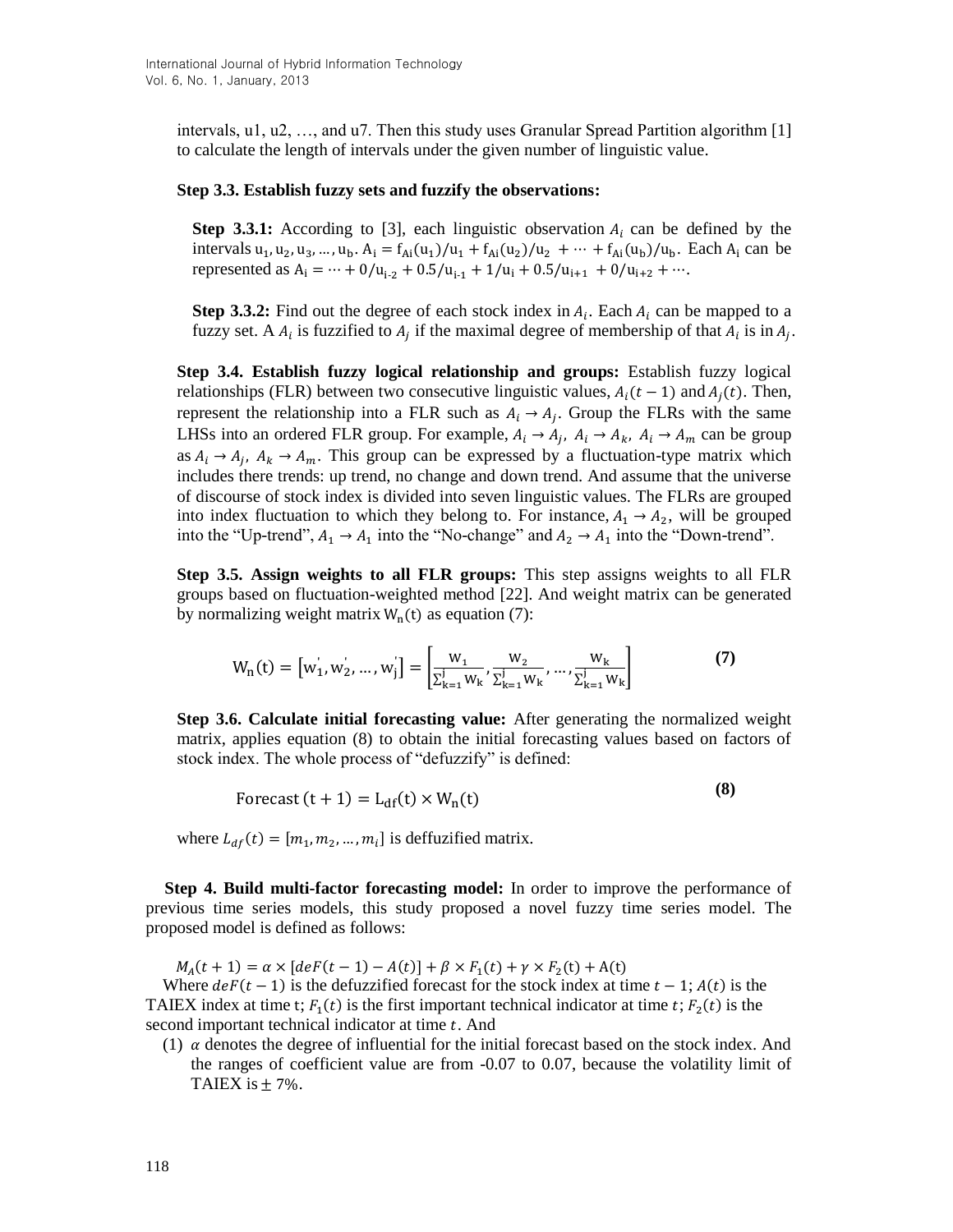- (2)  $\beta$  denotes the degree of influential for the initial forecast based on the technical indicator. And the ranges of coefficient value are from -0.1 to 0.1 (-1 denotes perfect negative relation and  $+1$ ).
- (3)  $\gamma$  denotes the degree of influential for the initial forecast based on the technical indicator. And the ranges of coefficient value are from -1 to 1 (-1 denotes perfect negative relation and  $+1$ ).

**Step 5. Train the optimal fitting function based on minimal RMSE:** In order to optimize fitting function, this step adjusts the optimal parameters ( $\alpha$ ,  $\beta$  and  $\gamma$ ) under minimal RMSE for training data. And set 0.001 as the iterative step to obtain optimal parameter set  $(α, β \text{ and } γ)$ .

**Step 6. Forecasting stock index by the optimal model:** In the data training process, we obtain the best forecasting performance with the optimal parameters on minimal RMSE. Then use the optimal model to forecast  $M_i(t+1)$  for the testing datasets.

## **4. Experimental and Results**

The experimental dataset is collected from 1998 to 2002 year TAIEX stock. For each year, the training period is the first ten months and the testing period is the last two months. Here, we choose the 2002-year TAIEX index which contains 244 transaction days as an example to verify the proposed model. Through proposed algorithm, the two important technical indicators (MA-5 and MA-10) are selected. Then, we feed the training data (2002/01~2002/10) of these factors into the proposed model, and the best model is obtained when RMSE = 95,  $\alpha$  = -0.01  $\beta$  = -0.01 and  $\gamma$ = 0.009. The parameters of the best model is utilized to forecast TAIEX index in  $2002/11 \sim 2002/12$ . The result is RMSE=65 in testing period as the last row of Table 2. The result of TAIEX (2002) is showing in Figure 2.



**Figure 2. Forecasting Results for TAIEX from 2002/11/01 to 2002/12/31**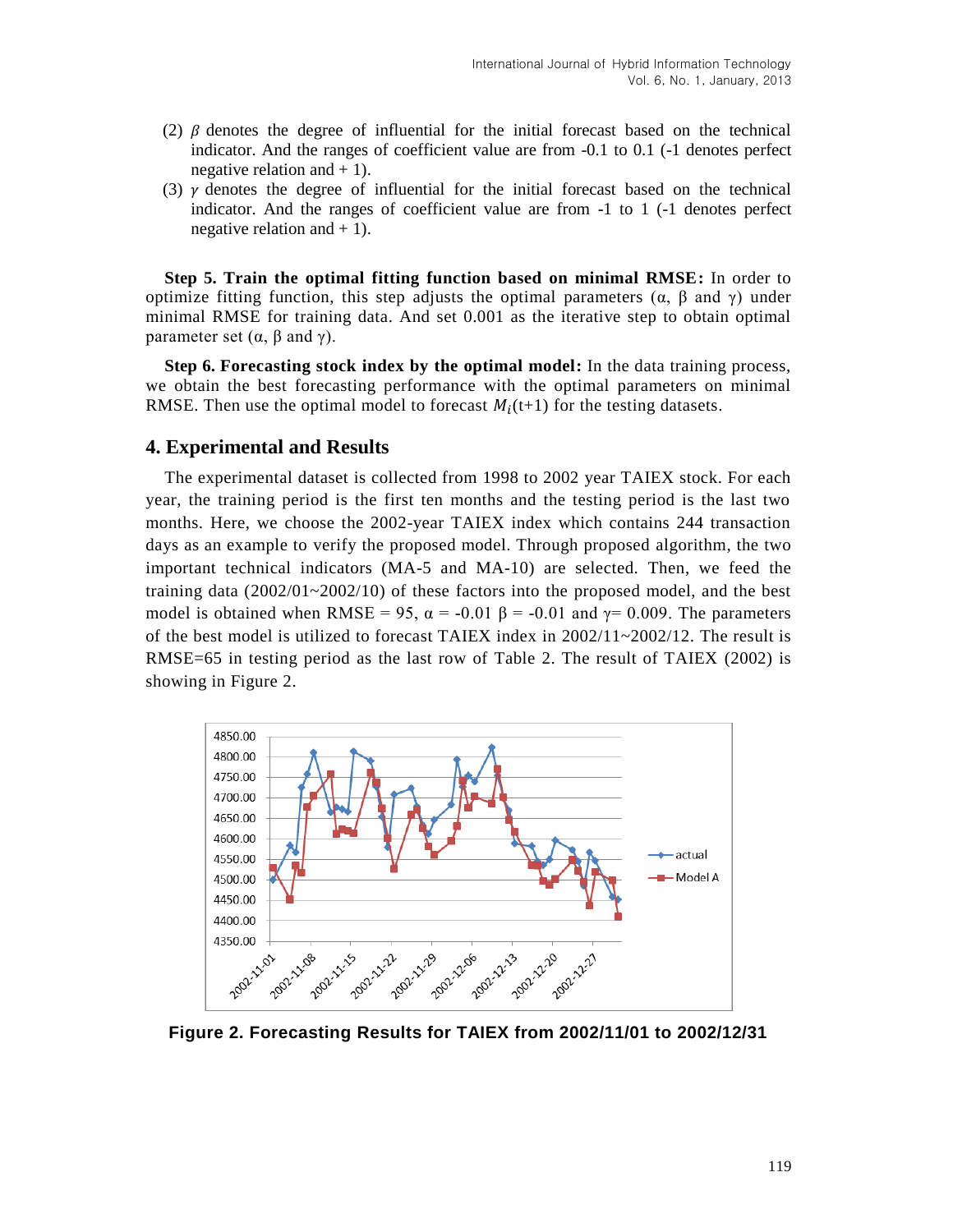| Testing         | Chen's model<br>(1996) | Yu's model<br>(2005) | Proposed<br>model |
|-----------------|------------------------|----------------------|-------------------|
| 1998/11~1998/12 | 134                    | 164                  | 113a              |
| 1999/11~1999/12 | 120                    | 145                  | 102 <sup>a</sup>  |
| 2000/11~2000/12 | 176                    | 191                  | 126 <sup>a</sup>  |
| 2001/11~2001/12 | 148                    | 167                  | 114a              |
| 2002/11~2002/12 | 101                    | 75                   | 65a               |

|  |  | Table 2. Performance Comparisons for the TAIEX |  |  |  |
|--|--|------------------------------------------------|--|--|--|
|--|--|------------------------------------------------|--|--|--|

a: The best performance among 3 models

In order to verify the proposed model, Chen's model [6], and Yu's model [3] are compared with the proposed model. The comparison results are shown in Table 2. From the performance comparison table, we can see that the proposed model outperforms the listed models in five testing period. Therefore, we can confirm that the proposed model is better than other methods in forecasting the TAIEX.

## **5. Conclusions**

This study has proposed a novel fuzzy time series model based on fitting function. The proposed model utilized Pearson correlation to select the two most important factors, and utilized an objective algorithm to automatically determine the lower bound and upper bound of discourse of universe. Furthermore, this study used the spreadpartition algorithm to determine linguistic intervals automatically, and then combined the transferred variables to build fuzzy time series model based on minimal RMSE. From the verified result, the proposed method has gotten a better performance than traditional methods in stock price forecasting. However, there are further experiments and improvements in the proposed model: (1) The proposed method was only compared with Chen's model, Huarng and Yu's model. In the future, we will compare proposed method with more methods. (2) To further evaluate proposed model, other stock databases such as HSI (Heng Song Index) would be implemented as experiment data. (3) To consider more evaluation criteria to measure forecasting performance such as mean absolute percentage error (MAPE) and directional accuracy (DA). (4) Calculate ROI of the proposed model which can be understand gain-loss situation easily for investors.

# **References**

- [1] G. Atsalakis and K. Valavanis, "Surveying Stock Market Forecasting Techniques Part II: Soft Computing Methods", Journal of Expert Systems with Applications, vol. 36, **(2009)**, pp. 5932-5941.
- [2] T. Bollerslev, "Generalized Autoregressive Conditional Heteroskedasticity", Journal of Econometrics, vol. 31, **(1986)**, pp. 307-327.
- [3] H. K. Yu, "A type 2 fuzzy time-series model for stock index forecasting", Physica A, vol. 349, **(2005)**, pp. 609–624.
- [4] J. I. Park, D. J. Lee, C. K. Song and M. G. Chun, "TAIFEX and KOSPI 200 forecasting based on two-factors high-order fuzzy time series and particle swarm optimization", Expert Systems with Applications, vol. 37, **(2010)**, pp. 959–967.
- [5] K. H. Huarng and H. K. Yu, "A type 2 fuzzy time-series model for stock index forecasting", Physica A, vol. 353, **(2005)**, pp. 445–462.
- [6] S. M. Chen, "Forecasting enrollments based on fuzzy time-series", Fuzzy Sets and Systems, vol. 81, **(1996)**, pp. 311–319.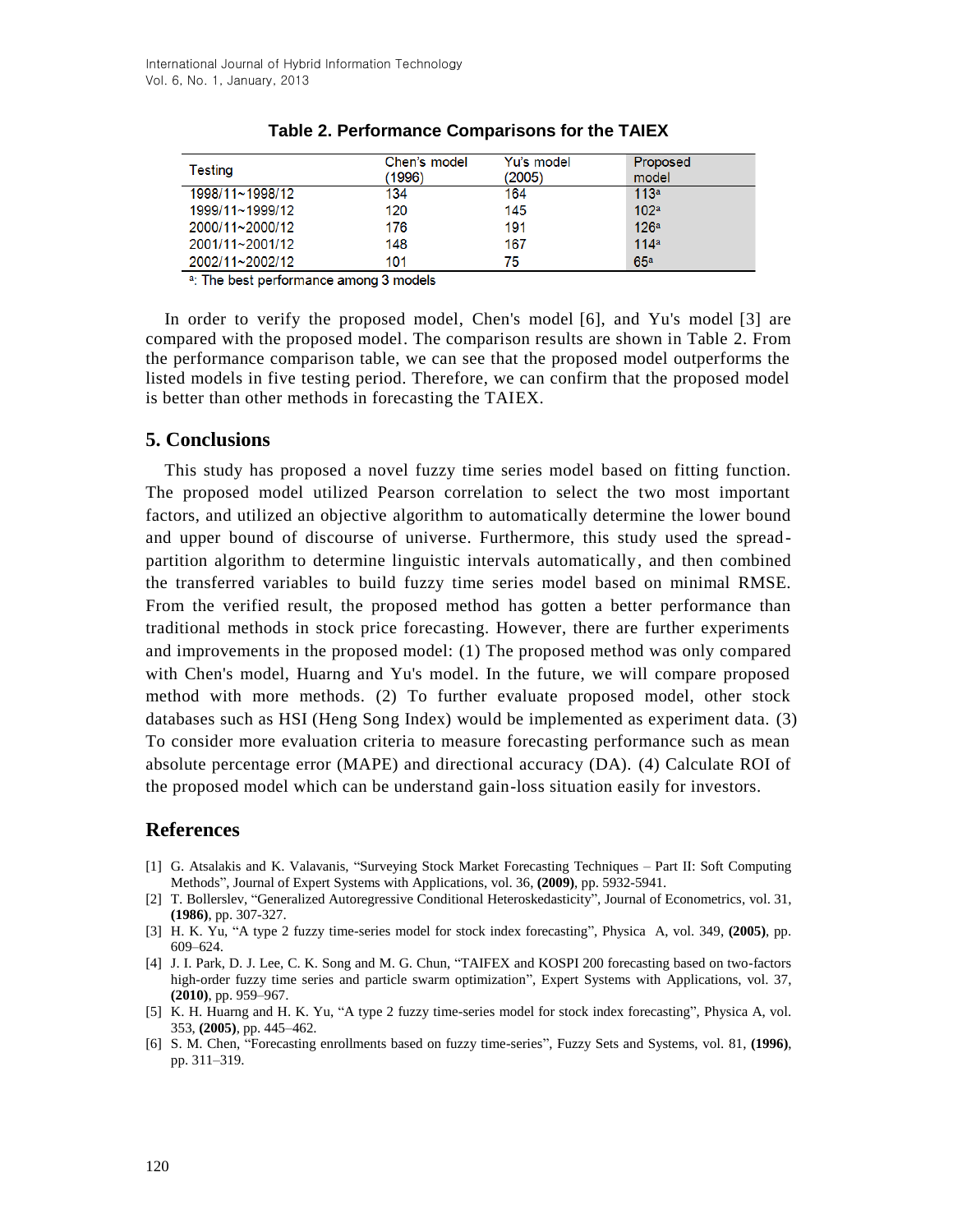- [7] T. L. Chena, C. H. Cheng and H. J. Teoha, "High-order fuzzy time-series based on multi-period adaptation model for forecasting stock markets", Physica A, vol. 387, **(2008)**, pp. 876–888.
- [8] Q. Song and B. S. Chissom, "Forecasting enrollments with fuzzy time series part I", Fuzzy Sets and Systems, vol. 54, **(1993)**, pp. 19.
- [9] Q. Song and B. S. Chissom, "Fuzzy time series and its models", Fuzzy Sets and Systems, vol. 54, **(1993)**, pp. 269-277.
- [10]Q. Song and B. S. Chissom, "Forecasting enrollments with fuzzy time-series Part II", Fuzzy Sets and Systems, vol. 62, **(1994)**, pp. 1-8.
- [11]S. M. Chen, "Forecasting enrollments based on high-order fuzzy time series, Cybernetics and Systems", Cybernetics and Systems, vol. 33, **(2002)**, pp. 1–16.
- [12]S. M. Chen and C. C. Hsu, "A new method to forecast enrollments using fuzzy time series", International Journal of Applied Science and Engineering, vol. 2, **(2004)**, pp. 234–244.
- [13]S. M. Chen, N. Y. Wanga and J. S. Pan, "Forecasting enrollments using automatic clustering techniques and fuzzy logical relationships", Expert Systems with Applications, vol. 36, **(2009)**, pp. 11070–11076.
- [14]C. F. Tsai, Y. C. Lin, D. C. Yen and Y. M. Chen, "Predicting stock returns by classifier ensembles", Applied Soft Computing, vol. 12, **(2011)**, pp. 2452-2459.
- [15]J. W. Liu, "A Granular-Based Fuzzy Time Series Model for Stock Market Forecasting", National Yunlin Uninervisity of Science & Technology, Yunlin, Taiwan, **(2010)**.
- [16]L. A. Zadeh, "Fuzzy sets", Information and Control, vol. 8, **(1965)**, pp. 338–353.
- [17]A. Gorgulho, R. F. Neves and N. Horta, "Applying a GA kernel on optimizing technical analysis rules for stock picking and portfolio composition", Expert Systems with Applications, vol. 38, **(2011)**, pp. 14072- 14085.
- [18] P. C. Chang, T. W. Liao, J. J. Lin and C. Y. Fan, "A dynamic threshold decision system for stock trading signal detection", Applied Soft Computing, vol. 11, **(2011)**, pp. 3998-4010.
- [19]A. W. Lo, H. Mamaysky and J. Wang, "Foundations of technical analysis: computational algorithms, statistical inference, and empirical implementation", Journal of Finance, vol. 55, **(2000)**, pp. 1705–1765.
- [20]K. Pearson, "Notes on the history of correlation", Biometrika, vol. 13, **(1920)**, pp. 25–45.
- [21]G. A. Miller, "The magical number seven, plus or minus two: Some limits on our capacity of processing information", The Psychological Review, vol. 101, **(1994)**, pp. 343–352.
- [22] C. H. Cheng, T. L. Chen and C. H. Chiang, "Trend-weighted fuzzy time-series model for TAIEX forecasting", Lecture Note in Computer Science, vol. 4234, **(2006)**, pp. 469–477.
- [23]J. J. Murphy, "Technical Analysis of the Futures Market", NYIF, New York **(1986)**, ISBN 0-13-898009-X, pp. 2-4.
- [24]N. Clarence and W. Tan, "A Hybrid Financial Trading System Incorporating Chaos Theory, Statistical and Artificial Intelligence/Soft Computing Methods", School of Information Technology, Bond University, Queensland Finance Conference, **(1999)**.
- [25]T. J. Ross, Fuzzy logic with engineering applications", New York: McGraw-Hill, **(1995)**.
- [26]W. Shen, X. Guo, C. Wu and D. Wu, "Forecasting stock indices using radial basis function neural networks optimized by artificial fish swarm algorithm", Knowledge-Based Systems, vol. 24, **(2010)**, pp. 378-385.
- [27] P. C. Chang, T. W. Liao, J. J. Lin and C.Y. Fan, "A dynamic threshold decision system for stock trading signal detection", Applied Soft Computing, vol. 11, **(2011)**, pp. 3998-4010.
- [28]Y. M. Tanaka and S. Tokuoka, "Adaptive use of technical indicators for the prediction of intra-day stock prices", Physica A: Statistical Mechanics and its Applications, vol. 383, **(2007)**, pp. 125-133.